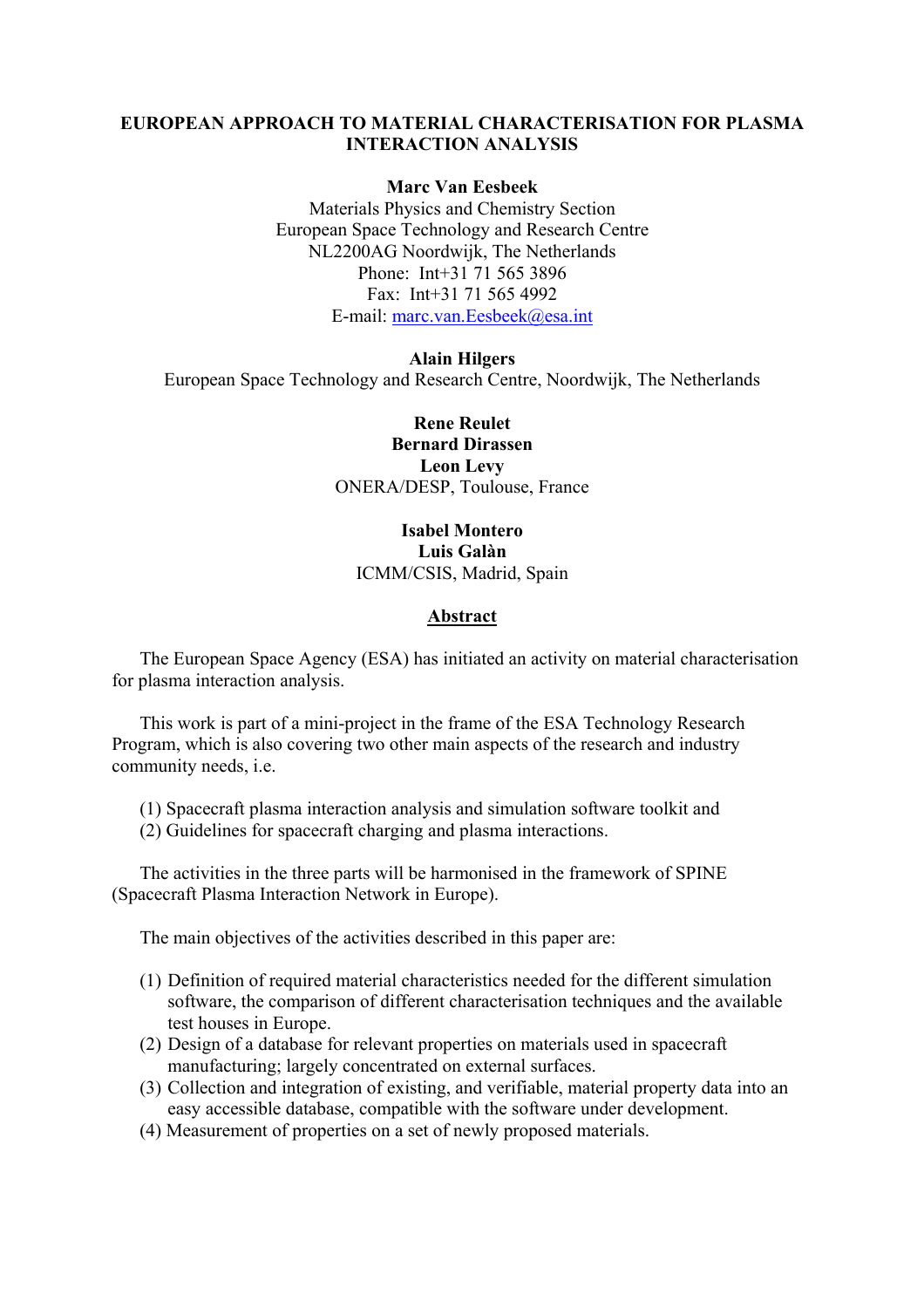Special attention will also be drawn to the influence of other environmental parameters onto these properties, natural ones, such as solar radiation, as well as induced ones e.g. contamination, material ageing, temperature.

The paper presents the approach taken to achieve the objectives above, and gives the most recent developments in the different parts of the activity.

#### **Introduction**

The need for modelling of spacecraft plasma interactions in Europe becomes more and more obvious. Deleterious charging interactions are well known to occur in nearly all orbits (GEO, MEO, Transfer, and even LEO) and have in the last decades and also in the recent past led to so called "anomalies", leading in extreme cases to a definitive failure of the system. For instance, charging and (subsequent) discharging has caused recently severe and definitive damage to solar arrays. So, the charging and discharging effects might jeopardize the nominal operation of a satellite. The risk for attaining critical differential charging levels (range of kVolts) is clearly dependent on the use of insulators as external coatings (polymers, paints, glasses), unable to dissipate the incoming charged particles from the environment, and able to accumulate and store charge, up to critical discharging levels.

Furthermore external coatings of scientific satellites are most often required to be completely conductive. The concerns are the instruments measuring the low energy plasma: the measurements are affected by the (positive) satellite potential induced by photoemission. Measuring photoemission properties together with the energy distribution of the photoemitted electrons is a real challenge to be tackled in this project.

The need for a capability of modelling spacecraft plasma interactions is obvious for a large community of users such as those in Europe including space research agencies (ESA, CNES), space industries, and scientific experimenters.

As a result of this need, SPINE was created in 2000. SPINE stands for Spacecraft Plasma Interactions Network in Europe. The objective of this network is to share resources and to coordinate efforts in all domains related to the interaction of spacecraft with the space plasma, including:

- Development of numerical analysis methods and algorithms, software architecture and data interface (code implementation, validation techniques, testing and postprocessing, common Library of generic routines for s/c-plasma-interaction simulations).
- Development of a database on material properties, environmental data and space flight observations.
- Development of a Database of results and publications.
- Access to Environmental data
- Preparing in orbit investigations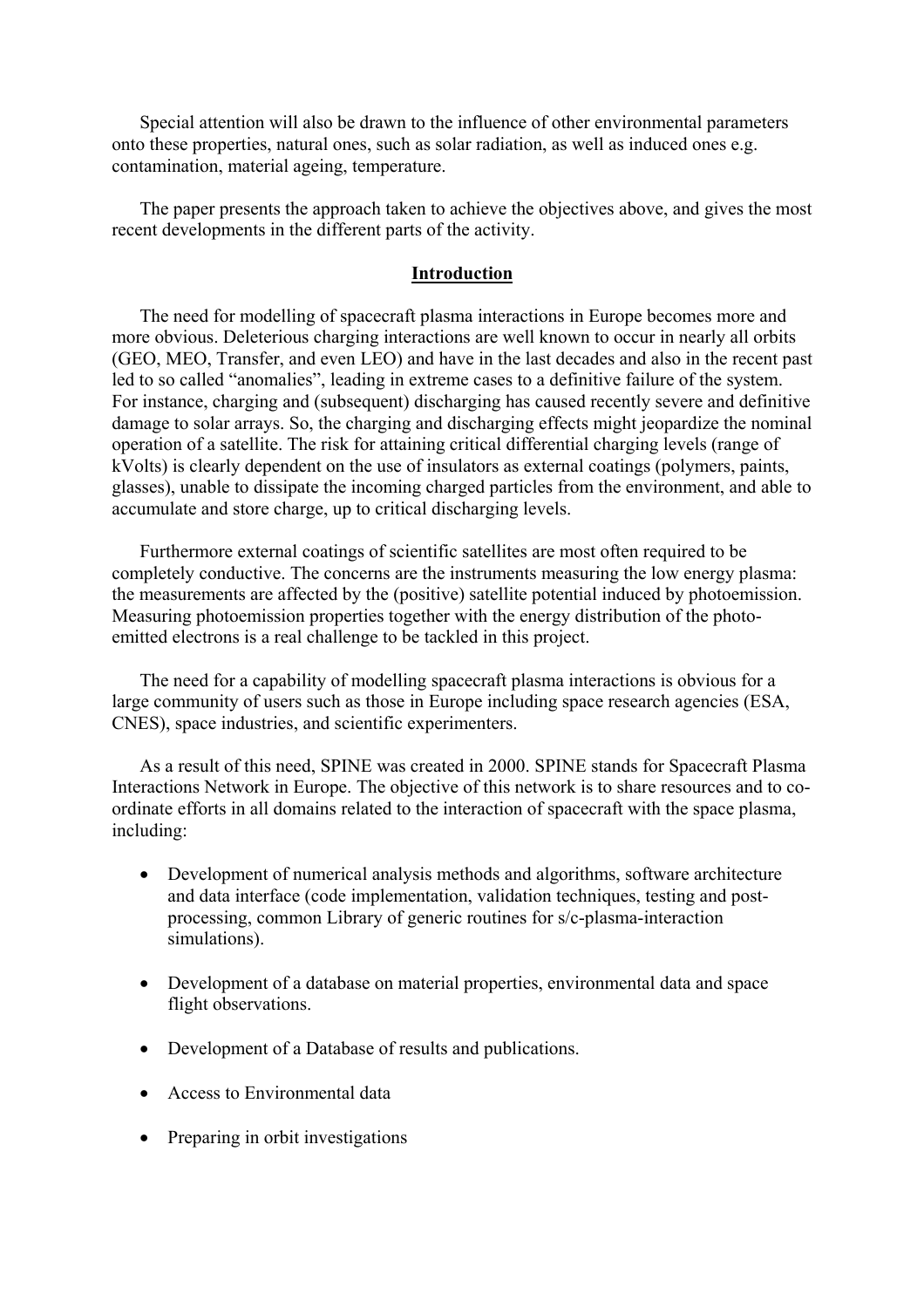- Establishment of standard procedures and method for hardware design, including qualification and testing
- Training of young scientists and engineers.
- Establishment of External collaborations

In this general frame, ESA planned a mini project in the field of Spacecraft plasma interactions covering different aspects of the research and industry community needs.

Next to the database for characterisation of material properties, the main topic of this paper, the two other main aspects covered are:

- A toolkit for spacecraft plasma interaction analysis and simulation software
- Guidelines for spacecraft charging and plasma interactions.

(1) A toolkit for spacecraft plasma interaction analysis and simulation software

The development of the analysis and simulation software toolkit, called SPIS (Spacecraft-Plasma Interaction System) has been started beginning of 2003.

It includes a general infrastructure, allowing a convenient embedding of an increasing number of modules, or routines. Within the contract, the contractor is responsible for the design and implementation of the framework as well as the implementation and integration of some of the numerical routines.

The SPINE community has been able to provide guidelines or requirements so that this software will answer its needs; It is also requested to develop some of the routines and to test the software on a number of pre-defined test cases.

(2) Guidelines for spacecraft charging and plasma interactions.

The guidelines for the spacecraft projects will address the need of the space research and space industry community for the assessment of problems related to spacecraft plasma interactions.

It will also promote the use and the sharing of European resources, especially regarding knowledge and expertise for spacecraft design and operations and test facilities.

The guidelines shall consist of a paper version, including text and graphs of the guidelines, and a public interactive version that shall include simple formula computational capabilities and a list of assets and contact points for support and access to facilities and expertise.

#### **Identification of Needs**

The identification of needs for the material characterisation programme is believed to be of outmost importance because it appeals to basic physics, it will drive several tasks in the frame of this activity, and it requires contacts with the users community.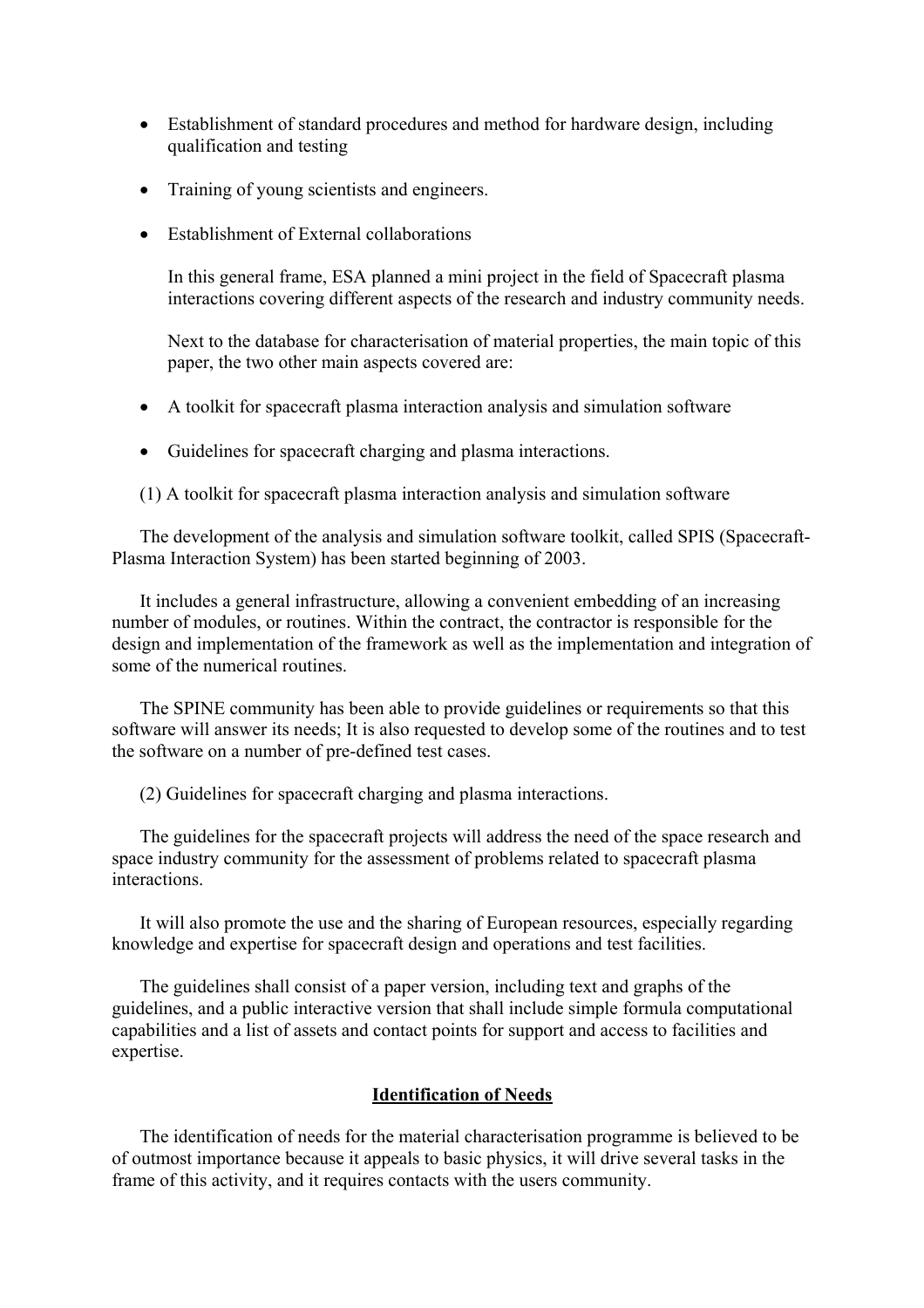The view of the needs might evolve in time, e.g. after attending to the SPINE meetings or as a result of exchange with the community users. Recommendations for updating the existing facilities could be formulated during this project.

The physics incorporated into NASCAP or other charging codes shall be reviewed and the need of new properties or of different modelling of a given process will be searched from basic physics and needs expressed by the users community (Spine). The importance of material properties for local charging (at material level) and overall charging of a satellite (absolute charging) will be addressed.

Although through performance of numerous NASCAP simulations with variable parameters, an assessment of the sensitivity of charging to given material properties could be made, this information is felt to be too coarse and is already known through previous NASCAP sensitivity studies; The basic outcome is the importance of secondary emission(s) and conductivity(ies). An alternative approach allowing an extended testing of properties sensitivity is proposed. It will use simple 0D codes to compute current balances in specific situations, as e.g. charging effect in GEO in presence of potential barrier, or enhancement of currents through secondary emission (effects of snapover, multipactor, hopping along a surface...), or photo-emission-driven charging situations. The required accuracy for each property will thus be determined in regard to their relative impact on the charging. Codes, similar to EQUIPOT in SPENVIS, but using other customised laws will be written for this study. These 0D codes may require information from 3D codes (e.g. potential barrier height in GEO as a function of differential charging), which will be obtained from analytical computations or numerical runs of in-house codes (e.g. ONERA code SILECS).

Material properties are not stable during the orbital life of a satellite and consequently, the properties should be measured according to agreed methods with considerations of environmental and ageing effects. Secondary emission and photo-emission are surface properties which are affected by contamination effects (all orbits are concerned) or by structural effects from atomic oxygen (LEO). Surface conductivity is also highly dependent on contamination and adsorbed gases. Conductivity is dependant on the applied field, on the temperature, on the (instantaneous) dose rate (Grays/s) and on the history (accumulated dose in Grays). Photo-conduction (a kind of radiation induced conductivity) has similar effects on coloured materials (Kapton is an example of a highly sensitive photo-conductive material).

### **Applicable Test Methods and Available Test-Houses**

Recognising the need for material characterisation, e.g. when charging problems and related anomalies were recognised as a threat for the nominal operation of satellites, the European users have already developed in house capacities. An inventory through Europe of available facilities for the measurement of different properties will be made. The applicable test methods for the properties determination will be reviewed. Preferred methods and procedures will be stated.

In the field of material charging in the space environment, ONERA-DESP has many facilities, and has performed many studies and material measurements. Facilities and measurement methods in the field of secondary emission have also been developed at ICMM/CSIC. Each facility implies a cost (development, maintenance) making a common development at European level very cost-effective. ONERA-DESP and ICMM/CSIC will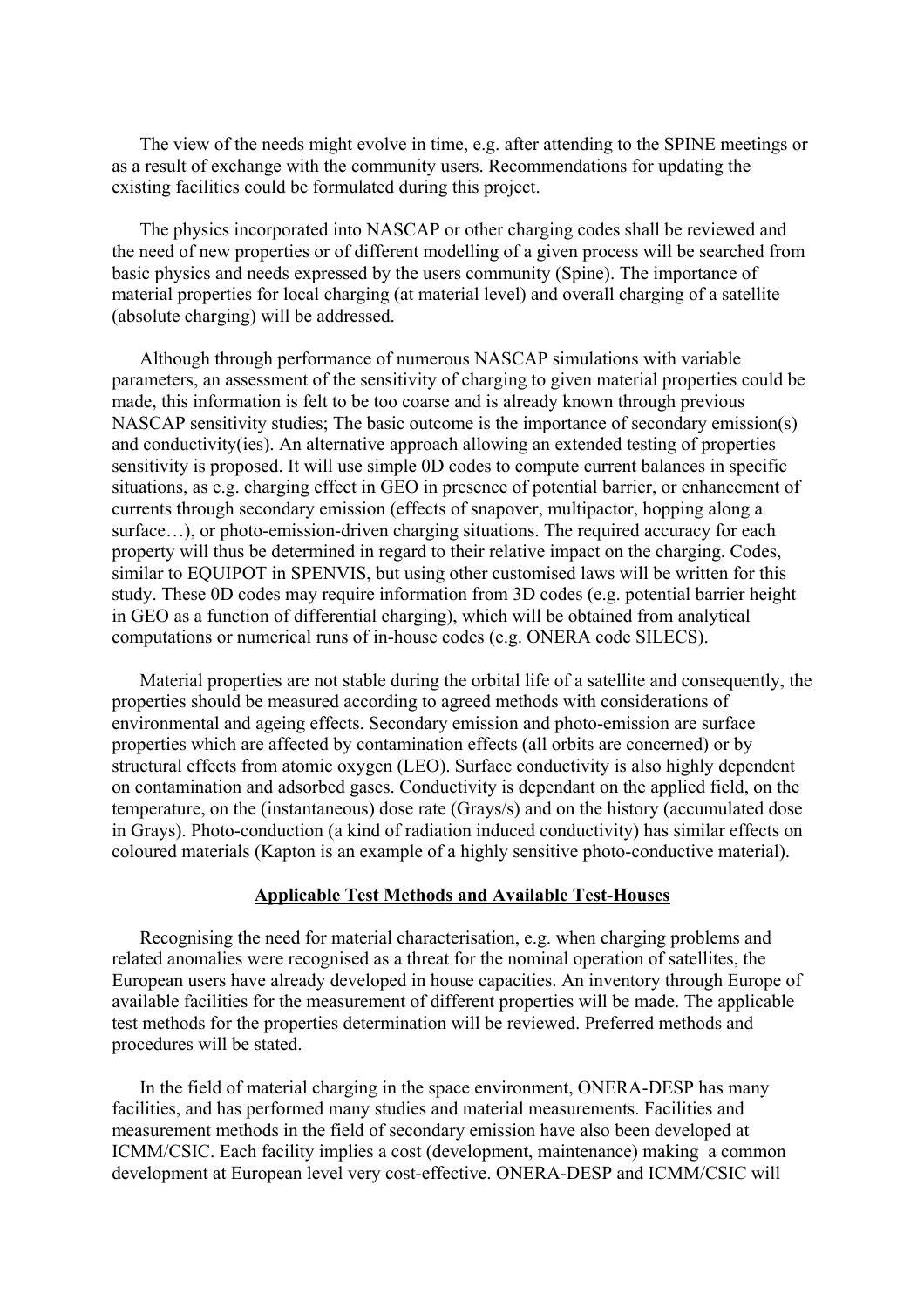join their expertise in a collaborative program set up in the frame of this activity. This is a framework which in the future will hopefully not be limited to these test houses, since after the test houses facilities will be reviewed, a proposal for developing or adapting new facilities cannot be excluded.

Pushed by space industries to meet their needs, and supported by space agency R&D efforts, ONERA-DESP and ICMM/CSIC have developed and maintained such facilities: CEDRE : CEDRE is equipped with low energy electrons (5-35 keV) for dark conductivity measurements. It features a temperature controlled holder, and much of DESP work on Kapton, Teflon, Cover glasses, paints was performed (with temperature effects) on this facility.

SIRENE: SIRENE is a more sophisticated DESP facility. It combines a high energy accelerator (400 keV Van De Graaff) and a low energy electron gun (5-20 keV). It has the unique feature to reproduce the geo-stationary electron spectrum (a stormy day, in the range of 10-400 keV). It allows a much more realistic assessment of voltage build-up in geostationary orbit since it involves both the charging (low energy) surface electrons, and the penetrating electrons able to enhance the material conductivity. The spectral range (10-400 keV) allows the study of materials up to 300 µm thickness, well fitting with most common external materials.

JONAS: Jonas is the DESP big plasma chamber to simulate the ionospheric plasma environment: high density and low energy plasma. Jonas can receive very big (meter size) samples. It combines a low energy electron gun with the ionospheric plasma and is fitted for experimental studies of wake charging (likely to occur in the polar LEO due to auroral precipitation).

LH 10 & VG ESCALAB (secondary emission facilities): ICMM/CSIC has developed facilities and expertise in surface physics. The equipment features Auger spectroscopy, secondary emission yield measurement, residual gas analysis and electron stimulated desorption measurements.

OTHER EUROPEAN FACILITIES (not in this consortium): All test houses in ESA member states should be listed. In Germany, the university of Giessen has been active as well as PTS in Freiburg. In the United Kingdom, QinetiQ is using radioactive strontium sources to investigate internal charging. Some Universities in Europe might as well have high-energy accelerators or low energy electron or ion guns, (basic equipment used in a variety of fields of physics).

#### **Design of Database**

It was considered important to build a database compatible with other already existing databases. This would save considerable effort (reusing database basic structures) and allowing importing and exporting data from other sources. In the frame of a partnership between ONERA and CNES, ONERA will use an already existing database (ARCAM = Aide à la Recherche des CAractéristiques des Matériaux), developed by CNES using Access as a tool. The database documents many materials related to European projects and a dedicated module is under study to include special material properties for space applications (outgassing, thermo-optical and radiation effects).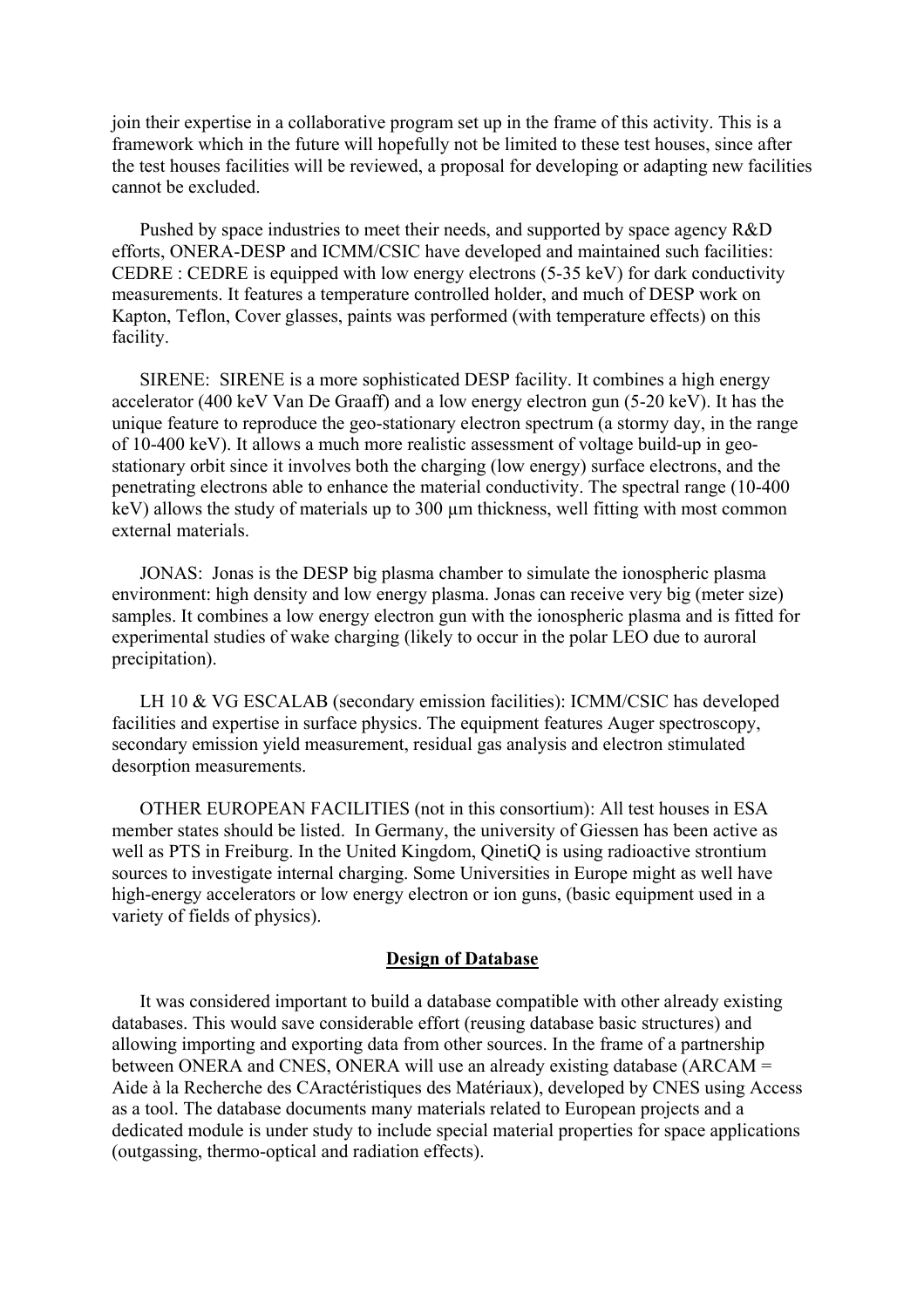It is proposed to use the same database and add to it an "electric properties" module, to enable within this structure to exchange files already existing between ONERA, CNES and ESA. Specific interrogation requests will be defined.

The basic request for data will be by specifying the material. All the properties will then available so they can be either read or transferred as a file.

For each property, links will allow retrieving information about the data origin (article or report reference), and a summary of relevant attached conditions (temperature, value at beginning of life or after ageing test, history, contamination,..).

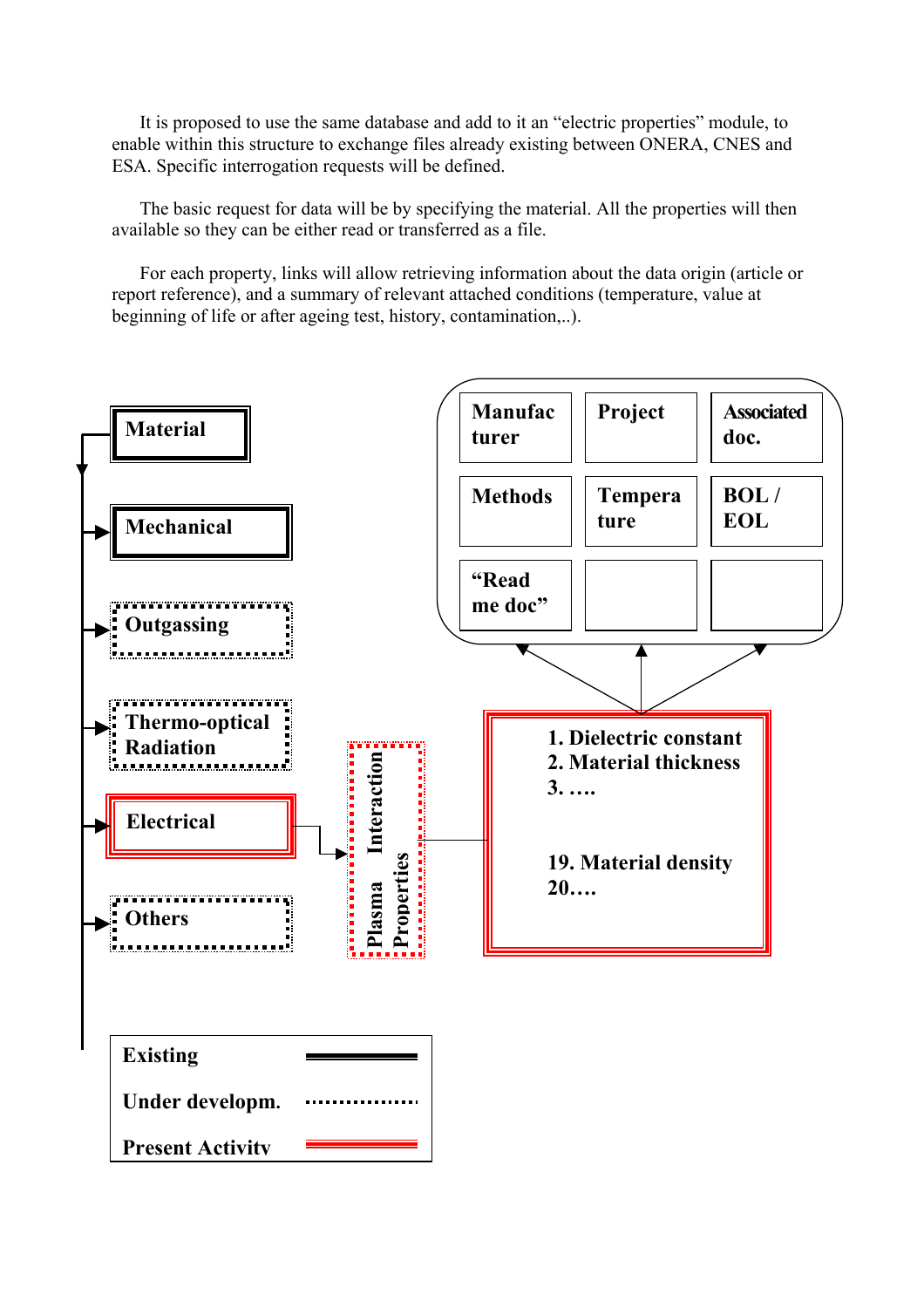All data belonging to the public domain (published articles, data obtained in the frame of an ESA contract) will have a free access status for the Spine community. The SPINE community is diverse, including agencies, research institutes, universities and research laboratories.

Information on materials might be created on a private basis, the initiative coming from a company that would like to keep information confidential and proprietary. Such proprietary data will have a "protected status", i.e. limited access.

ESA's responsibility is to regulate the access to the database. Access will be given on condition to companies and organisations within the ESA member states.

The database will contain basic information about how the data is obtained (methods). The methods will be described in an informative didactic "read me" document.

The database will include editing possibilities to list all the materials inside the base, and the range of extreme values for each property.

The database includes also possibilities of editing the list of non-measured materials or non available properties.

# **Collection and integration of existing material properties in the database**

The database will provide existing data to users and it will be first filled with already available data. When further data are produced, the database shall be updated.

In order to guarantee the validity of the data incorporated in the base, the different measuring methods shall be reviewed and recommendation for a preferred one (if possible) will be issued. The data shall give information about the method which was used to produce it. Full or restricted accessibility to the database shall be set up in close agreement with ESA.

The need of updating the database will depend on the production of new data on already existing materials or on new materials. A team will formally and periodically keep in contact to assess the status and importance of new data and the need of updating. Therefore, a group of identified personnel involved in material properties will be formed to evaluate the information. The group will communicate through a "moderator", collecting and dispatching available (non proprietary) information.

The database will document not only the existing and available data, but also give additional relevant information (how it was measured, article reference, etc).

#### **Measurement of Properties on a Set of Proposed Materials**

New materials (on use today or scheduled for use in the future) or new properties should be measured. An experimental program will be set up for a number of materials with considerations of environmental and ageing effects.

Users, i.e. through space industries, agencies and the Spine community, will be invited to express their non-covered needs. This should reveal required properties are not available.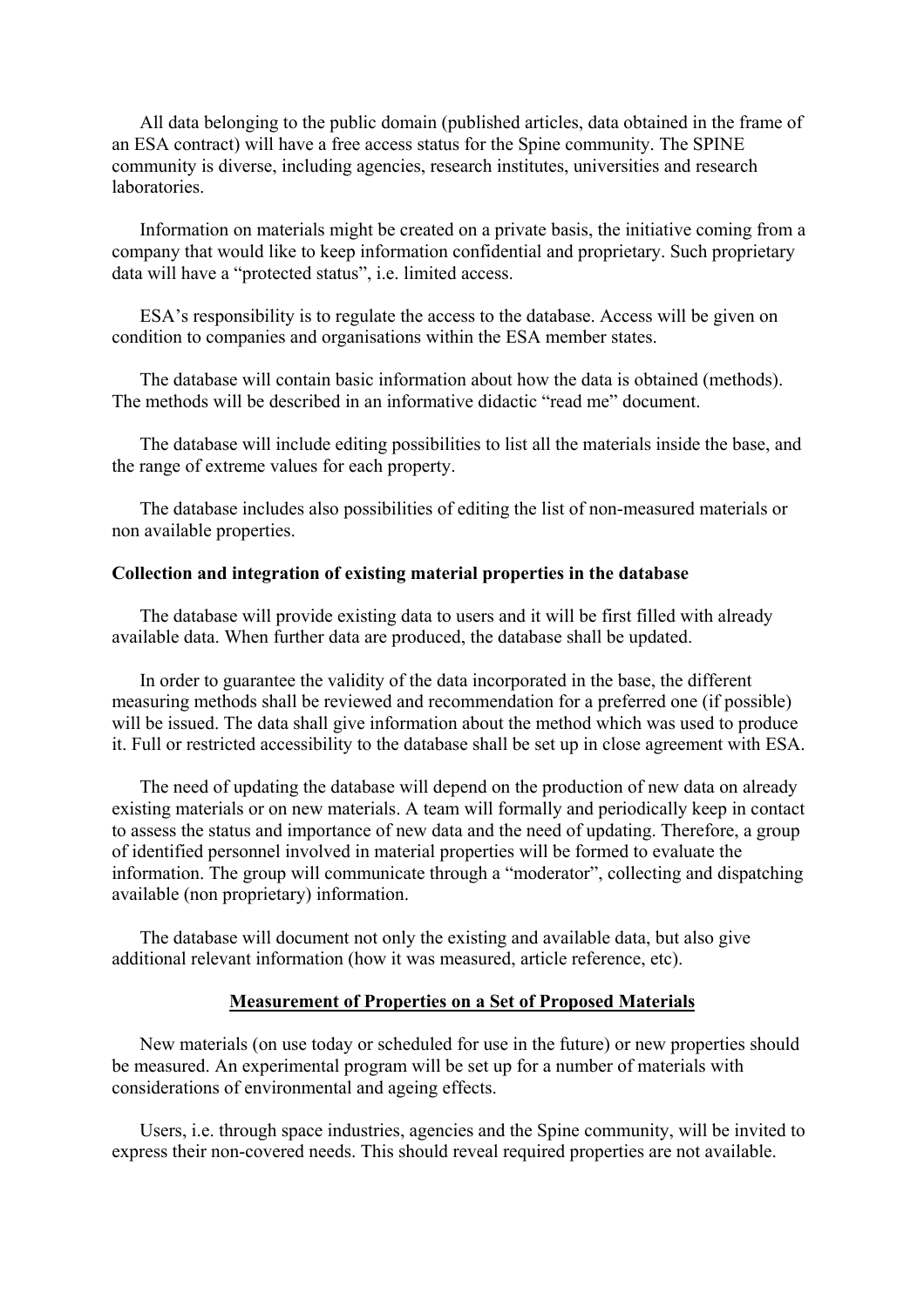This will help driving efforts towards new materials, new properties and eventually designing new (or adapted) facilities and measurement methods.

As already indicated, one of the properties playing a major role in the charging of spacecraft is the secondary electron emission.

The experimental set-up for the measurement of secondary electron emission yield is given below.



**Experimental set-up for Secondary Electron Emission (SEE) measurements** 

The sample (to be measured) is irradiated with a calibrated electron gun. The figure below indicates the different categories of electrons re-emitted: The true secondary electrons  $(I<sub>s</sub>)$ , backscattered primary electrons (part of  $I<sub>b</sub>$ ) and elasctically reflected electrons do not have the same energies.



**Three categories of electrons reemitted by the surface (a = reflected primaries; b = backscattered ; c = true secondary )**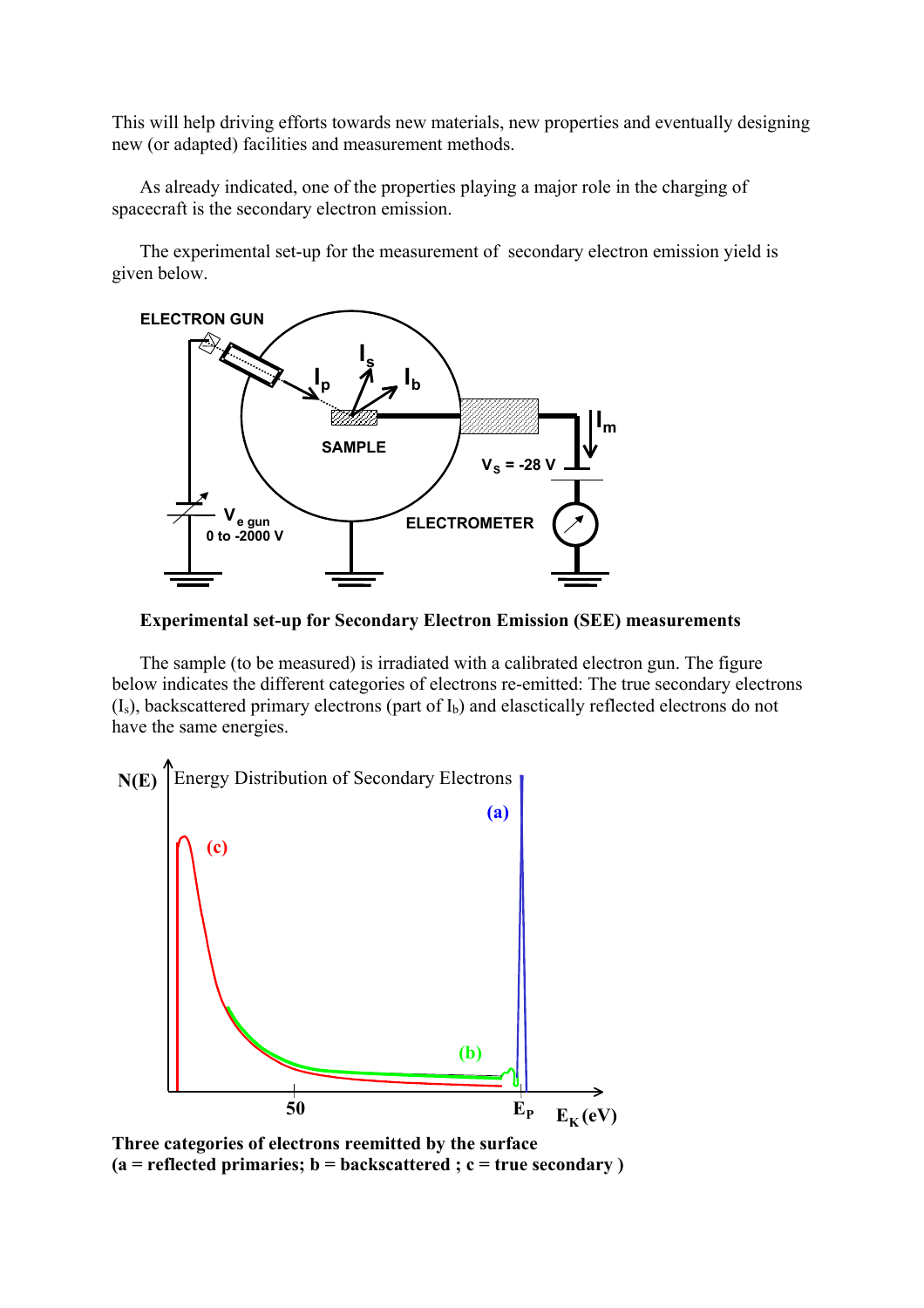With a proper bias of the sample (up to 50 eV), true secondaries with low energies are allowed or not to escape the surface and two coefficents can be measured, the true secondary electron emission ( $\delta$ = Is/Ip) and the backscattered coefficient ( $\eta$ = Ib/Ip). The "total secondary emission" σ is computed as:  $σ = δ +η$ .

Facilities and experience should also allow:

*Measurement of secondary electron emission properties of spacecraft dielectric materials:* 

- Dependence of total secondary emission yield on primary energy, incident and emission angle
- Dependence true secondary emission yield on primary energy, incident and emission angle
- Energy distribution (spectra) of secondary emission

### *Study of dependence of secondary emission properties on:*

- air exposure
- electron bombardment (conditioning: relevant for space dose effects)
- ion bombardment (conditioning: as above)
- heat treatment (relevant to contamination effects)

## *Analysis of the relation of secondary emission properties with:*

- surface chemical composition
- surface roughness (relevant to ATOX influence)
- surface work function (academic interest)

## *Surface conditioning:*

The total dose effect from electrons, ions or photons has been found to decrease the secondary electron yield and to result in a value of σm or δm which can be even lower than the measured value for the base material. The physical process, which causes this reduction of σm is related to the surface ion desorption. Electron conditioning treatment can be performed by use of electrons of 500 eV,  $1\mu A/mm^2$  for variable duration.

## **Parallel Programmes**

Outside Europe, major US research institutions dealing with spacecraft charging are carrying out a program very similar to this project. In the frame of the Space Environment and Effects Program, two actions similar to this study have started:

A data base (Satellite Contamination and Materials Outgassing Knowledgebase) has been attributed to the Bob Wood Aerospace Consulting Services, Inc., and an experimental program for the measurement of Charge Storage Decay Time and Resistivity of Spacecraft Insulators. The program is conducted by the Utah State University. Nearly 63 materials that are either in use today or provide a promising future in tomorrow's spacecraft design have been identified in this program.